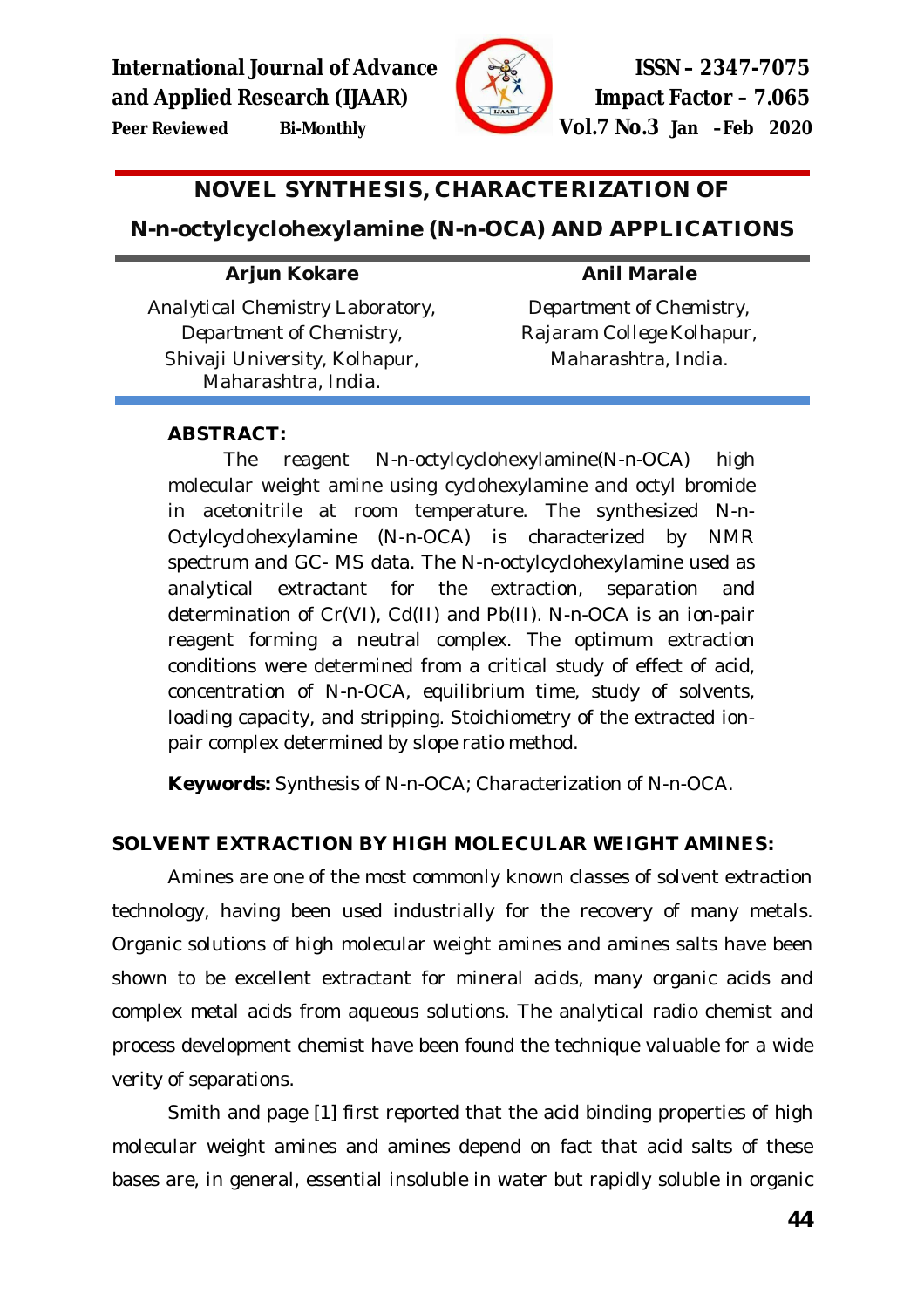solvents, such as chloroform, xylene, toluene, kerosene or 1,2-dichloroethane. The extraction reactions are of the following ion association type.

[1] The organic solvent containing amines can extract an a aqueous acid to form an amine salt in the organic phase:

 $[RR'NH]_{(org)} + H^+_{(aq)} + A^-_{(aq)} \square$   $[RR'NH_2^+A^-]_{(org)}$  (1) Where,

RR'NH = A high molecular weight secondary amine.

 $A =$  Anion of either a single acid or a complex metal acid.

aq = Aqueous phase.

org = Organic phase.

In alkaline solution, the extraction is reversed.

[2] An amine salt in the organic phase can undergo anion exchange with an ion in the aqueous phase:

 $[RR'NH_2^+A']_{(org)} + B'_{(aq)}\square[RR'NH_2^+B']_{(org)} + A'_{(aq)}$  (2)

The order of reference in the amine organic solution is similar to that in anion exchange resin-  $CIO_4$  •  $NO_3$  •  $Cl$  •  $HSO_4$  • F [2].

The high molecular weight amines are often referred to as "liquid anion exchangers". In general, a strongly analogy has been found between liquid anion exchanger in liquid-liquid extraction with high molecular weight amines and solid anion exchange resin. The ion exchange resins in solid form packed in column have been employed in various separations containing bases. However, this separation suffers from several limitations, in short cycle, back wash requirement of fixed bed is a problem so. Also the dilution phenomenon the loss of reagent, the avoid volume in the interstices of bed of solid ion exchange also create difficulty. On the converter, in the solvent extraction with high molecular weight amine all difficulty associated with the use of ion exchange mitigated, the solvent extraction with high molecular weight amines facillated selective transfer of solute between the organic and aqueous phase. The organic phase containing high molecular weight amine is completely anhydrous in contrast to the useful ion exchange resin. The latter are normally highly hydrated during the process.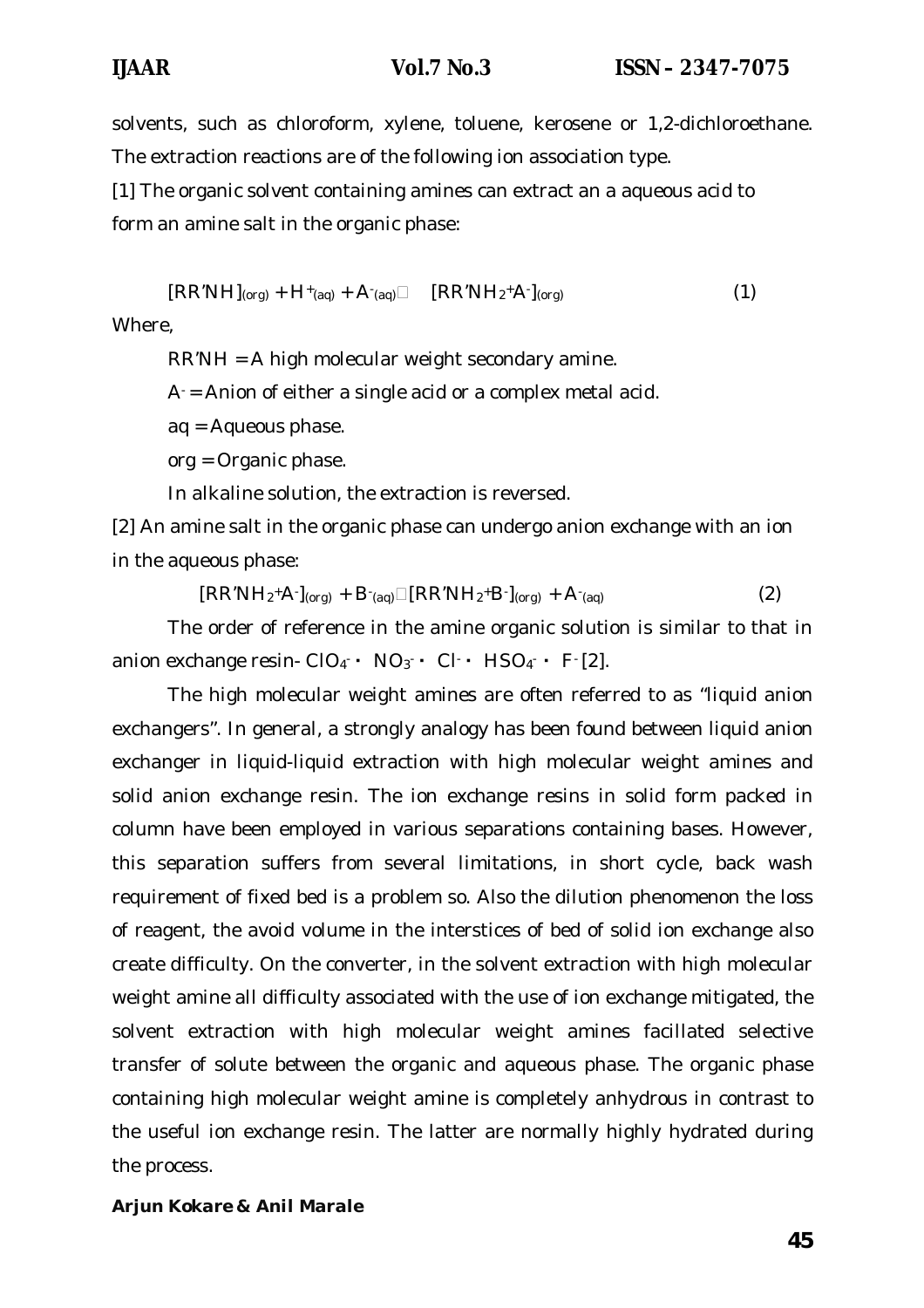The most common liquid ion exchange, high molecular weight secondary amines used for solvent extraction [3-8] study of metal as listed as follow.

| Sr. No         | Secondary amine                                        | <b>Amine structure</b>                                                                    |  |  |
|----------------|--------------------------------------------------------|-------------------------------------------------------------------------------------------|--|--|
| 1              | 2-Octylaminopyridine<br>$(2-OAP)$                      | $-NH$ —C $H_2$ -(C $H_2$ ) <sub>6</sub> —C $H_3$                                          |  |  |
| $\overline{2}$ | N-n-octylaniline                                       | $\overline{N}$ H - C H <sub>2</sub> - (C H <sub>2</sub> ) <sub>6</sub> - C H <sub>3</sub> |  |  |
| 3              | Amberlite LA-1<br>[N-dodecyl(trialkylmethyl)<br>amine] | $CH_2CH-CHCH_2-C-CH_2-C-H_3$<br>CH3 CH3                                                   |  |  |
| 4              | Amberlite LA-2<br>[N-lauryl(trialkyl-<br>methylamine)] | C (R) (R') (R")<br>H <sub>N</sub><br>$CH_2(CH_2)_{10}CH_3$                                |  |  |
| 5              | N-n-decylaminopyridine                                 | N H $\cdot$ (C H $_2$ ) $\cdot$ - C H $_3$                                                |  |  |
| 6              | Adogen 283                                             | $C_{26}H_{55}N$                                                                           |  |  |
| $\overline{7}$ | N-n-octylcyclohexylamine<br>$(N - n-CCA)$              | N H - $(CH_2)_7$ - C H <sub>3</sub>                                                       |  |  |

| The common high molecular weight secondary amines |  |  |
|---------------------------------------------------|--|--|
|---------------------------------------------------|--|--|

### **METHODOLOGY:**

#### **Chemicals:**

Cyclohexylamine[s. d. fine-chem, A. R grade], acetonitrile (s. d. fine-chem), octyl bromide (s. d. fine-chem), acetone, dichloromethane (DCM) and xylene, are used in the synthesis of N-*n-*octylcyclohexylamine.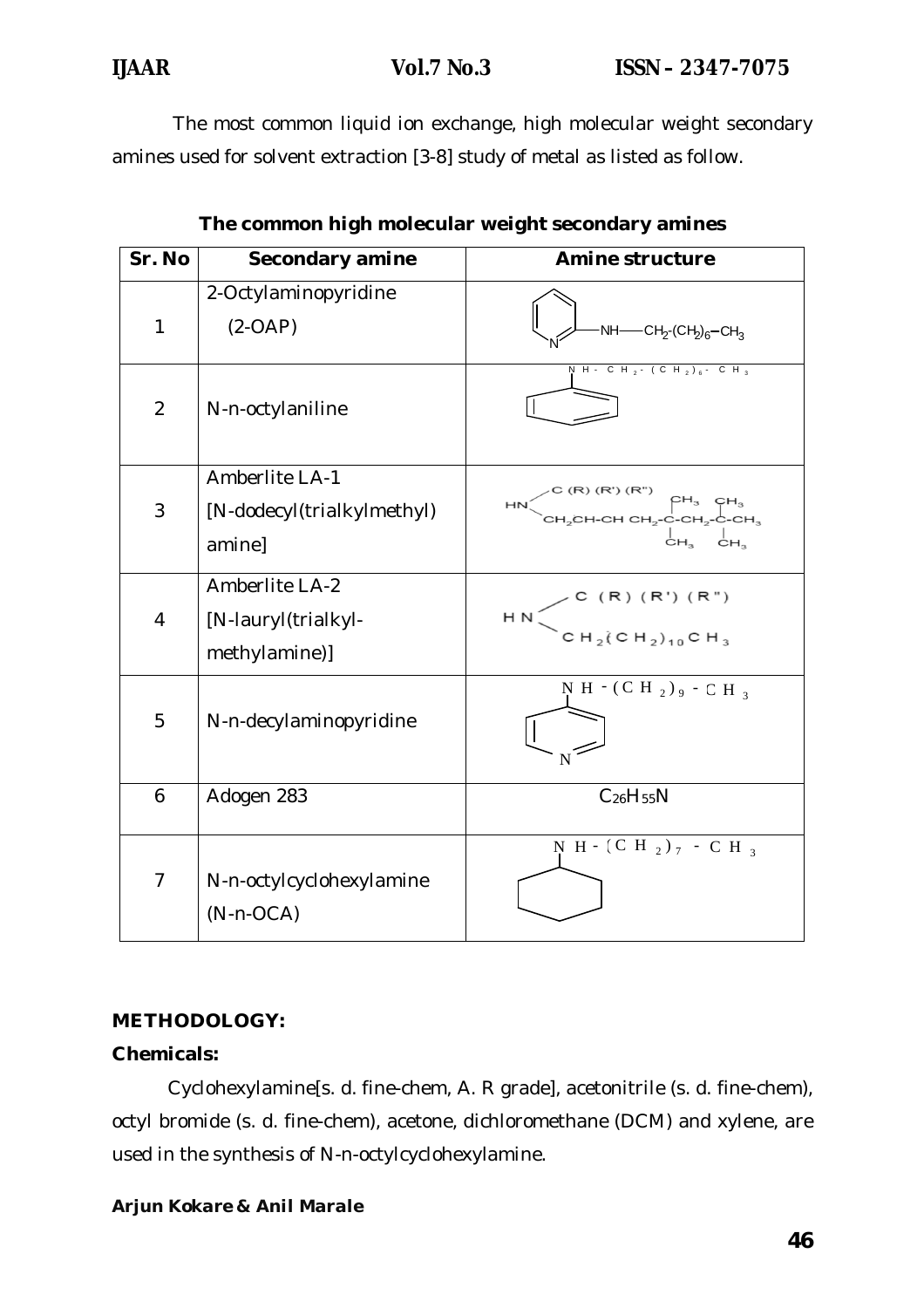### **Synthesis of N-***n***-octylcyclohexylamine (N-***n***-OCA):**

Cyclohexylamine (10 mL, 8.65 mole) and octyl bromide (10 mL, 11.18 mole) were mixed in 20 mL acetonitrile at room temperature. The reaction mixture was warmed and stirred for 2 h. The amorphous white product was precipitated. The product was filtered through Whatmann filter paper no 1 and washed with acetone. The compound was dried and weighed [2].



N-*n-*octylcyclohexylamine (N-*n*-OCA)

### **Characterization of N-***n-***octylcyclohexylamine:**

The percentage yield of N-*n-*octylcyclohexylamine is 75 and melting point of reagent is 188-195οC.

### **Thin layer chromatography (TLC):**

Thin-layer chromatography technique is used to monitor the reaction. In TLC, spot of reactant and reaction mixture were made on TLC plate. It was run in dichloromethane (DCM) and placed in UV chamber after drying, the formation of single spot on reaction mixture side clearly indicates the formation of product N-*n-*octylcyclohexylamine (Fig. 1) which was confirmed further by spectral analysis.

### **UV-VIS Absorption spectra:**

The absorption spectrum of N-*n*-OCA in xylene showed that the N-*n*-OCA exhibit sharp absorption spectra at  $\Box_{\text{max}}$  350.0 and 355.0 nm (Fig. 2).

#### **GC- MS data spectra:**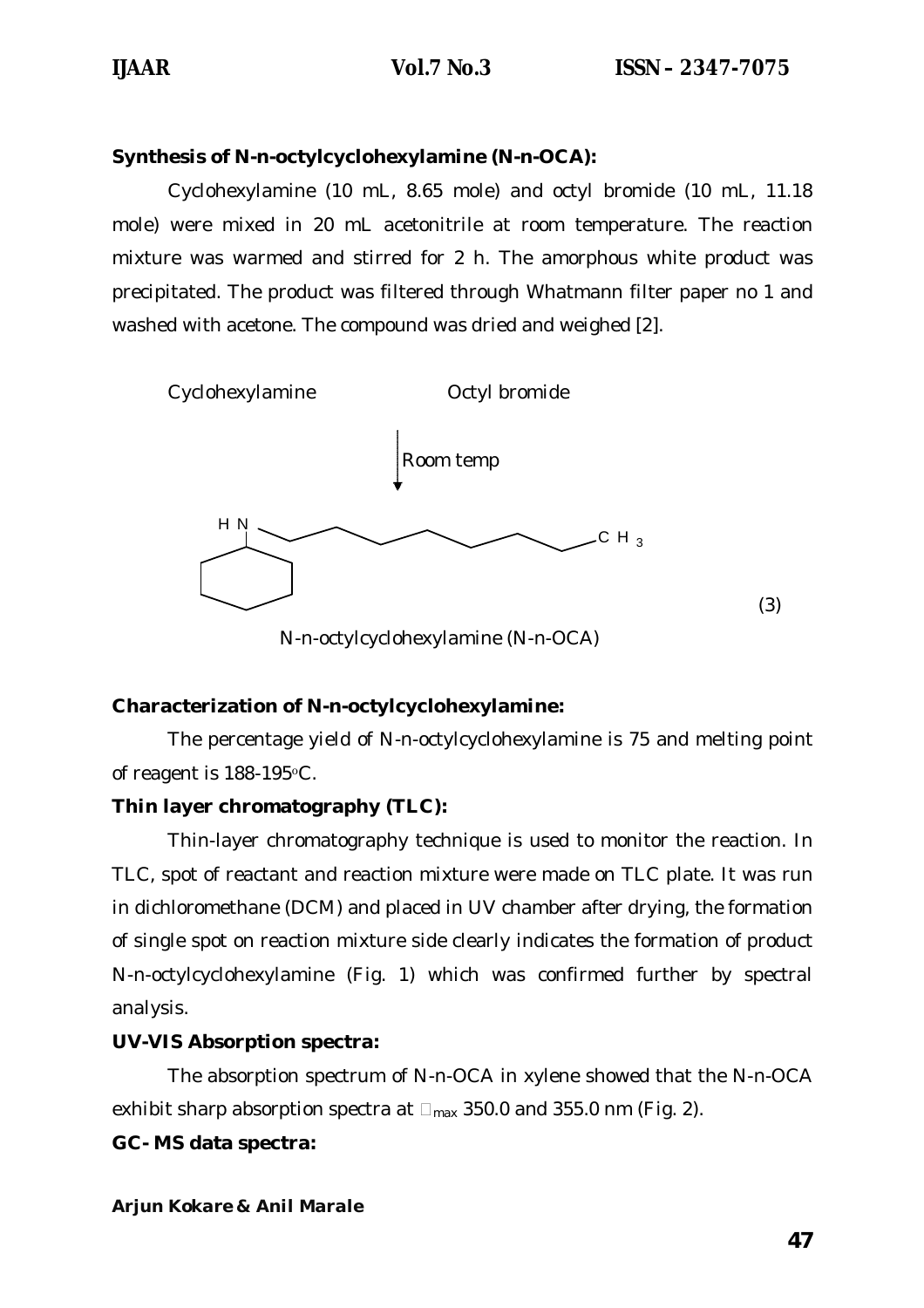Finally the structure of the reagent was confirmed by GC-MS analysis which is in good agreement with the proposed structure. Molecular peak at 211 clearly showed that formation of desired product by condensation reaction at room temperature (Fig. 3).

### **NMR Spectrum of N-***n-***octylcyclohexylamine:**

The 1H NMR spectrum of N-*n*-octylcyclohexylamine exhibited a triplet at δ 0.893 due to methyl proton of n-octyl side chain. The singlet appeared at δ 8.86 confirmed the presence of -NH proton. The presence of twelve methylene group protons appeared as multiplet in the range of δ 1.25 - 3.03(Fig. 4).

The molecular structure of N-*n-*octylcyclohexylamine is given as below,





**Fig. 1 Thin-layer chromatography(TLC) of N-***n-***octylcyclohexylamine**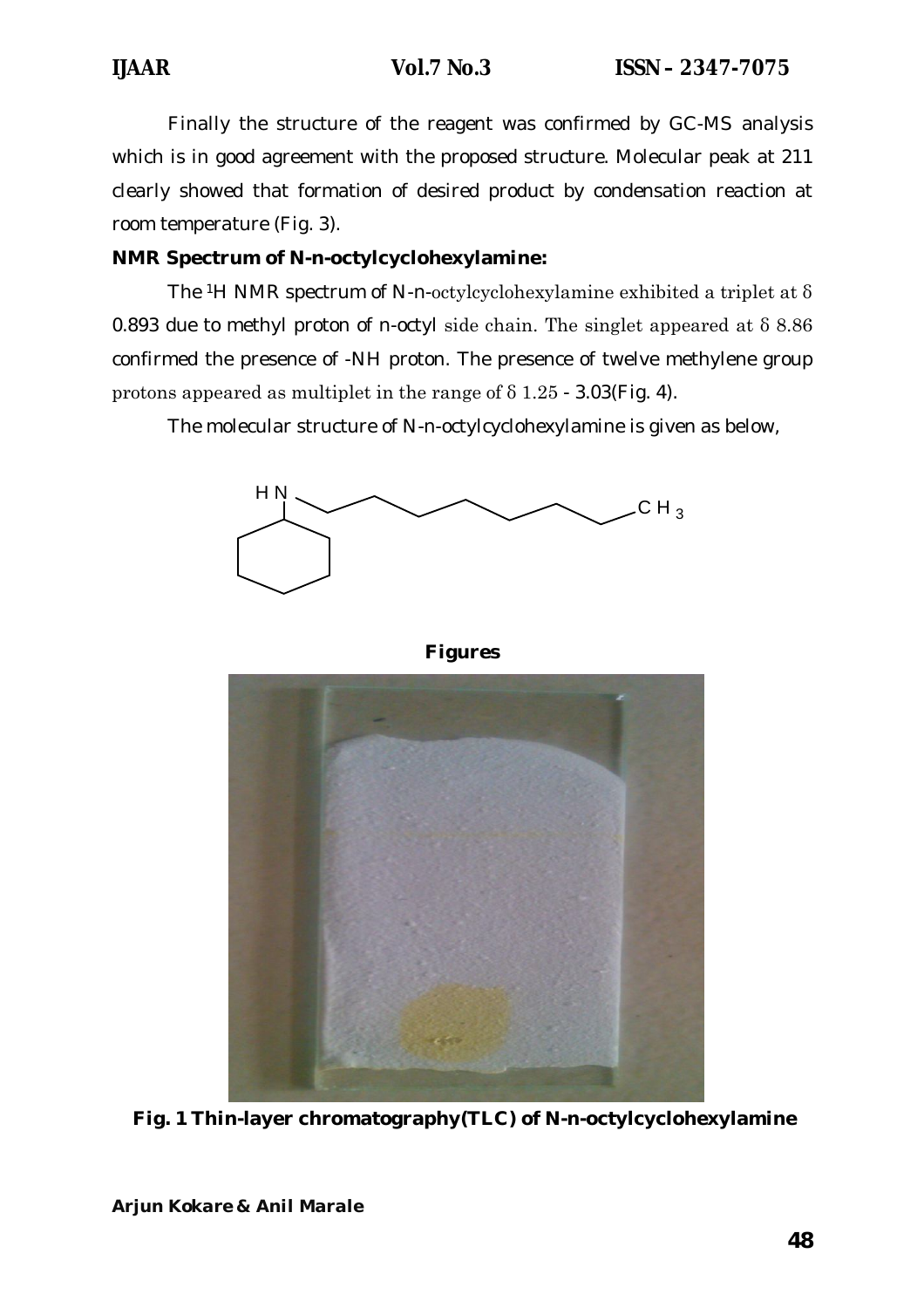

**Fig. 2 UV-VIS Absorption spectra of N-***n-***octylcyclohexylamine (0.001 M)** 



**Fig. 3 GC- MS data spectra of N-***n-***octylcyclohexylamine**



**Fig. 4 NMR Spectrum of N-***n-***octylcyclohexylamine**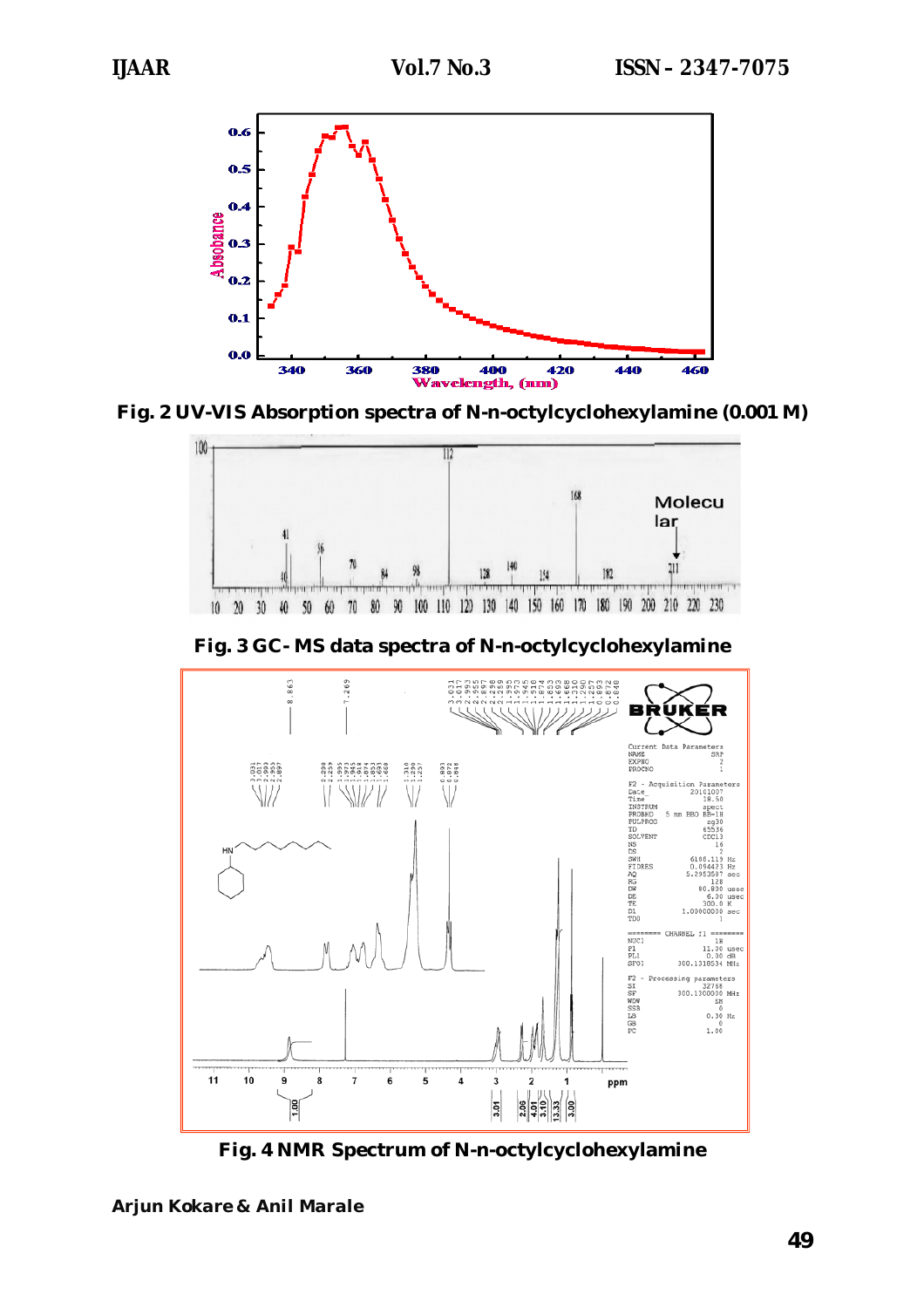#### **The previously reported solvent extraction methods of mercury(II):**

Solvent extraction is one of the most important and widely used selective method for the separation of mercury(II) from different aqueous solutions. Recently, high molecular weight amines (HMWA) have considered being as powerful extractant for separation and extraction of many elements. The extraction separation and determination of mercury(II) using high molecular weight amine extractants is well known reported methods. Liquid-liquid extraction and separation of mercury(II) with succinate media from 2 octylaminopyridine (2-OAP) [9] in chloroform at pH 9.5 was reported. The solvent extraction of mercury(II) by using n-octylaniline [10] in chloroform with hydrochloric acid medium has been carried out. The extracted organic phase of mercury(II) was stripped with 1.5 M ammonia and estimated complexmetrically with EDTA using eriochrome-black-T as an indicator. The selective extraction of mercury(II) from aqueous solution with 2-chloroacetamide [11] in dimethylformamide (DMF) as a solvent has been investigated. The quaternized resin [poly(4-vinyl pyridine)] can be regenerate by stripping of the sorbed mercury(II) with hot acetic acid. Liquid-liquid extraction of mercury(II) by tertiary amines, trioctylmethylammonium chloride (aliquat 336) [12] was the efficient anion exchanger for mercury(II) with halide silver nitrate media [13]. The selective separation of mercury(II) from various metal ions using aliquat 336-S [14] with acetic acid solution has been given. Liquid-liquid extraction of mercury(II) with hydrochloric acid media by trioctylamine (TOA), and trioctyl methyl ammonium chloride (TOMAC) [15-16] has been carried out under different condition by Sato and his coworkers. The extraction efficiency of mercury (II) was higher in TOMAC than TOA. N-octyl methane sulfonamide (OMSA) [17] as a analytical extractant has been applied for extraction and separation of mercury(II) from aqueous solution and percentage of extraction of mercury(II) was found upto 82.2 %.

Extraction separation of methyl mercury(II) from human teeth and biological samples by diethyldithiocarbamate (DDC) [20] in hydrochloric acid was carried out and determined by electrothermal atomic absorption spectrometry (ET-AAS). Liquid-liquid microextraction of mercury(II) by ionic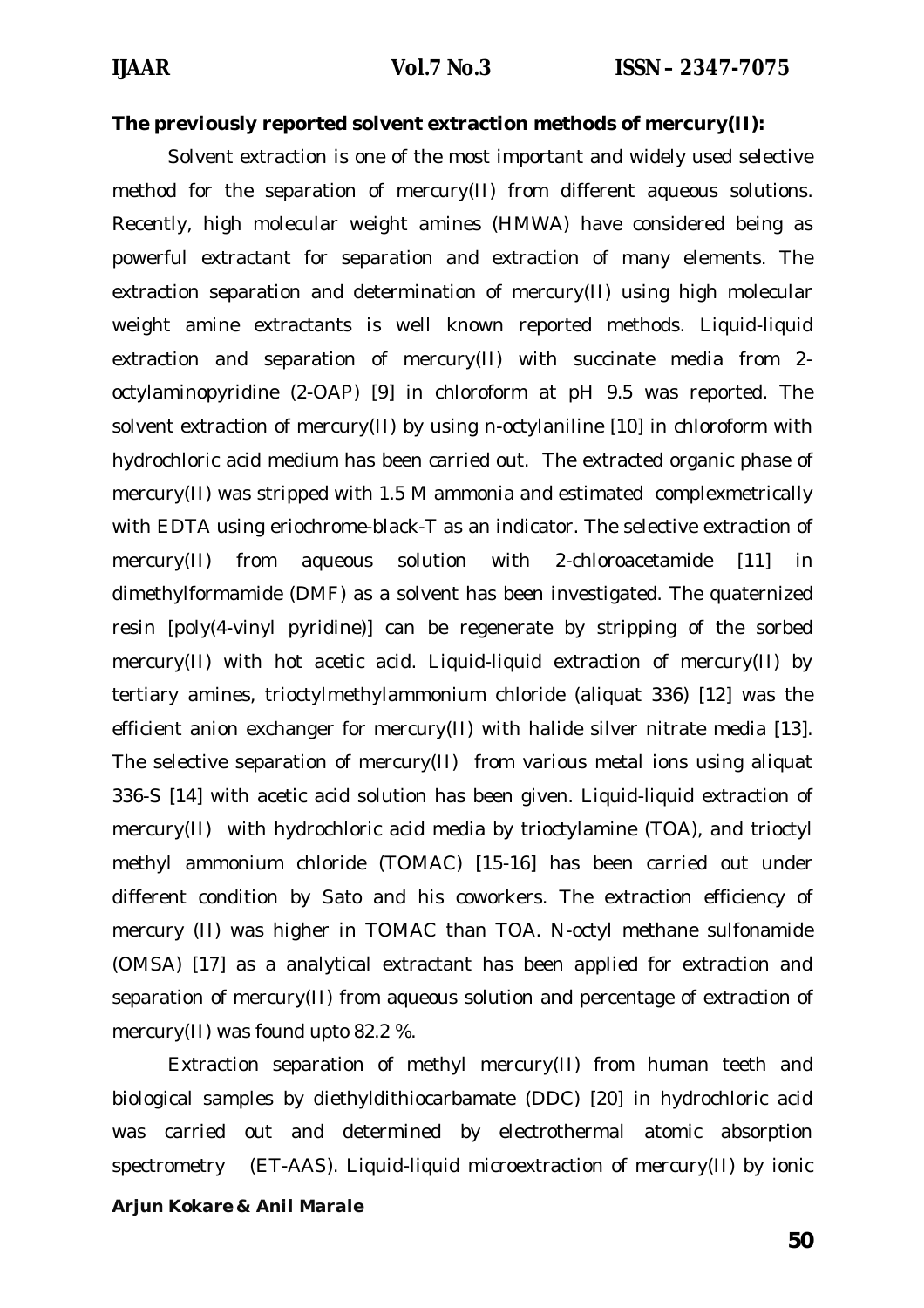liquid methyltrioctylammoniumthiosalicylate [19] in ethanol was presented and estimated with cold vapour generation atomic absorption spectrometry(CV-AAS). Liquid-liquid extraction of inorganic mercury(II) at room temperature by using ionic liquid 1-butyl-3-trimethylsilylimidazolium hexafluorophosphate [C4tmsim][PF6] as a solvent and o-carboxyphenyldiazoamino-p-azobenzene as an extractant (CDAA) [20] was reported. Back extraction of mercury(II) with sodium sulphide solution was carried out and determined by cold vapor atomic absorption spectrometry (CV-AAS). The separation of mercury(II) from tissue of broiler chicken by cloud point extraction using a complexing agent ammonium 0,0-diethyldithiophosphate (DDTP) and non-ionic surfactant triton X-114 [21] was determined with cold vapor atomic absorption spectrometry (CV-AAS). The extraction of ultra-trace amount methyl, phenyl, and inorganic mercury(II) from environmental and biological samples by triton X-114 [22] was given. Sequential cloud point extraction of mercury(II) with ammonium pyrrolidinedithiocarbamate (APDC) and octylphenoxypolyethoxyethanol (Triton X-114) [23] was carried out. The relative standard deviation (RSD) was 3.6 % and recovery of spiked sample was 93.2-108.7 %. Mercury(II) was determined with inductively coupled plasma-optical emission spectrometry (ICP-OES). The extraction of mercury(II) with 2-(5-bromo-2-pyridylazo)-5-diethylaminophenol [Hg(II)-(5-Br-PADAP)] complex [24] at pH 9.2 mediated by non-ionic surfactant polyethyleneglycolmono-p-nonylphenylether (PONPE 5) from water samples was studied. The cloud point extraction of mercury(II) with 3-nitro benzaldehydethiosemicarbazone (3-NBT) [27] from water samples was carried out and determined inductively coupled plasma-atomic absorption spectrometry (ICP-AAS). Extraction separation of methylmercury and ethylmercury from petroleum samples was carried out by using tetramethylammonium hydroxide (TMAH) [25] with 5 min equilibration time and estimated by high performance liquid chromatography with cold vapor generation atomic fluorescence spectrometry (HPLC-CV-AFS). Separation of mercury(II) by solid phase extraction from water and fish samples using dowexoptiporeV-493 [26] and sodium dodecyle sulphate-coated magnetite nanoparticles (SDS-coated Fe3O4NPs) [27] as a new extractant was reported. Separation and determination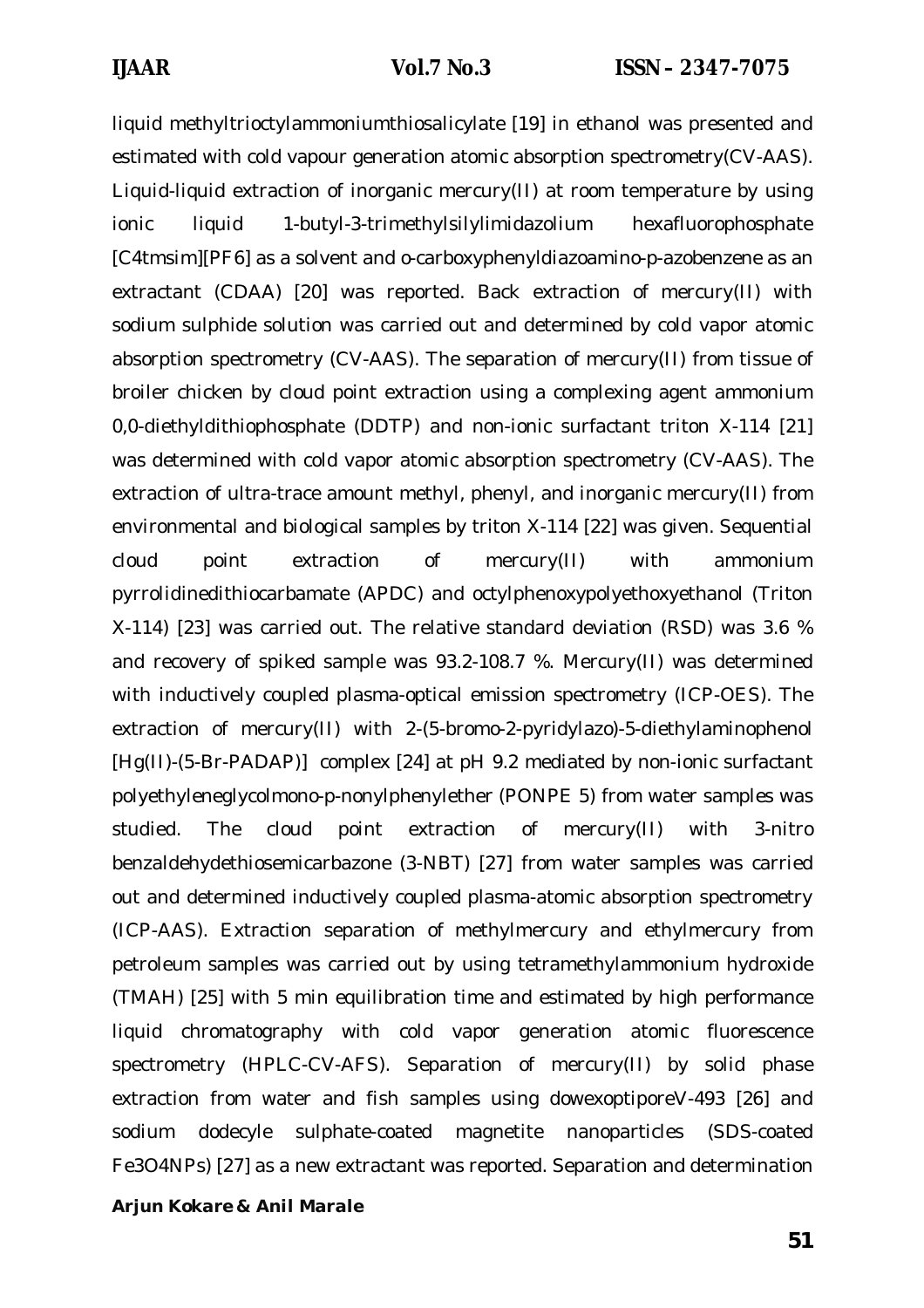of mercury(II) from natural water with on-line solid phase extraction using C18SPE mini cartridge modified with sodium diethyldithiocarbamate (DDTC) [31] has been investigated. The solid phase extraction of mercury(II) in rice, canned tuna fish, tea leaves by using ethylene glycol bis-mercaptoacetate modified 3-(trimethoxysilyl)-1-propanethiol [28] was reported. Solid phase extraction of mercury(II) with sulphuric acid by diphenylthiocarbazone [29] complex on an alumina column was carried out and determined by spectrophotometrically. Cloud-point extraction of mercury(II) with hydrochloric acid media by dithizone [30] and triton-100 as solvent was investigated. The extraction of mercury(II) from aqueous solution by a batch equilibrium technique using 1,5-diphenylcarbazide (DPC) [31] functionalized sol–gel silicas (DPCSG) at pH 6 has been given. A highly selective method was developed for separation of mercury(II) by 2-[(2-sulfanylphenyl)ethanimidoyl]phenol [32] on an agarose membrane was studied. Extraction of ultra-trace amount of mercury(II) by using octadecyl silica membrane by hexathia-18-crown-6-tetraone [33] was determined with cold vapour atomic absorption spectrometry (CV-AAS).

The developed method is an effective extraction and removal of mercury(II) from associated metal ions with hydrochloric acid medium by using N-n-OCA. The method was optimizing various parameters like effect of acid, concentration of extractant (N-n-OCA), equilibrium time, effect of solvent, strippant study, loading capacity of the extractant, effect of aqueous to organic volume ratio and stoichiometry of formed HgCl42- species. The utility was checked by extraction of mercury(II) from diverse ions, binary mixture of associated metal ions, multicomponent mixture and ayurvedic samples.

#### **Analysis of mercury(II) from ayurvedic samples**

| Mercury(II) = $100 \mu$ g                                                      | Hydrochloric acid = $0.4$ M |
|--------------------------------------------------------------------------------|-----------------------------|
| $N - n$ -OCA = 10 mL 0.05 M in xylene                                          | Equilibrium time $=$ 3 min  |
| Aqueous: organic volume ratio = $2.5:1$ Strippant = $4 M NH_3(3 \times 10 mL)$ |                             |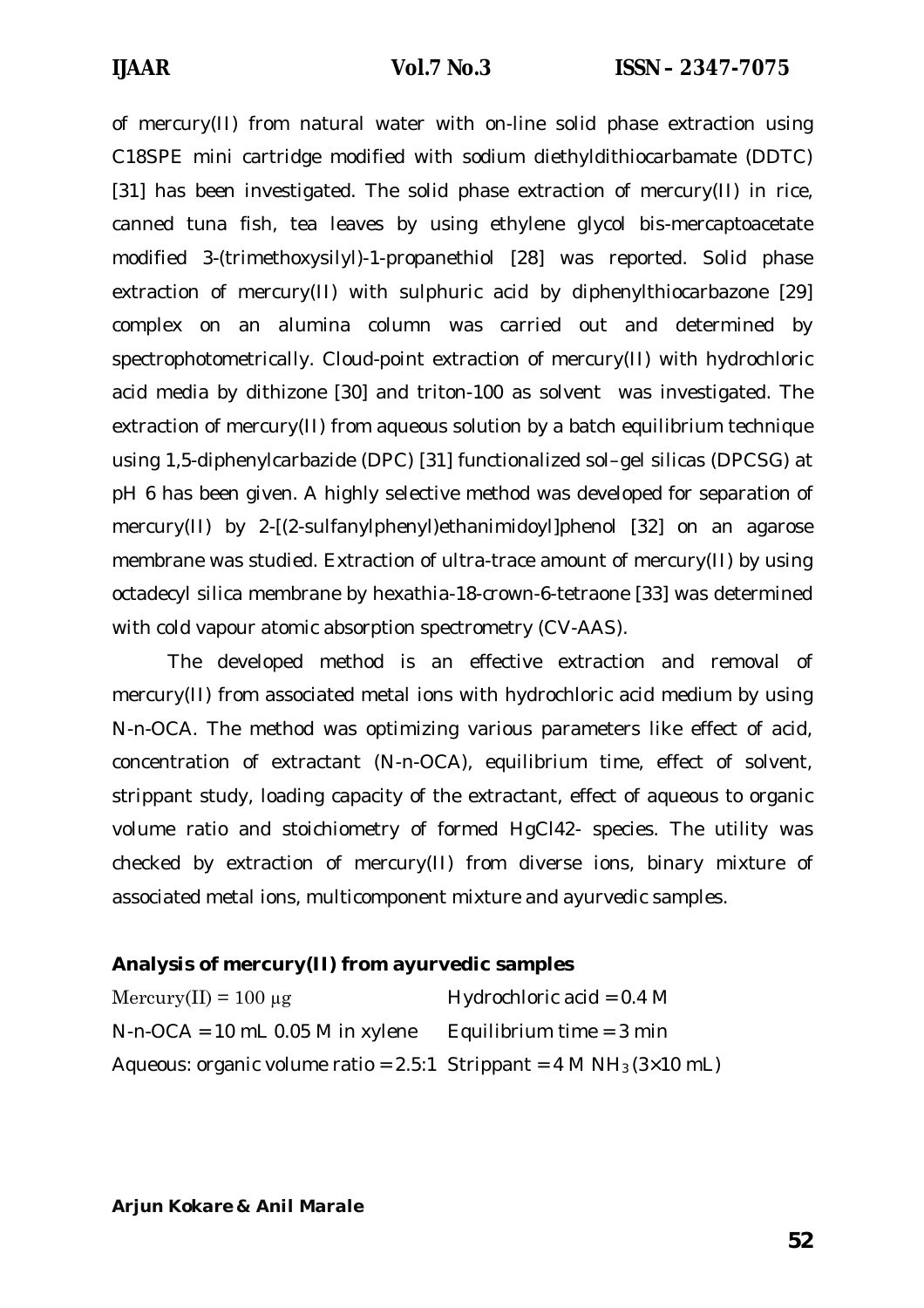| Ayurvedic<br>samples     | Hg(II) found<br>by proposed<br>method*µg/g | Hg(II)<br>found by<br><b>ICP-OES</b> | <b>Recovery</b><br>$*(\%)$ | R.S.D<br>$(\%)$ |
|--------------------------|--------------------------------------------|--------------------------------------|----------------------------|-----------------|
|                          | m                                          | $\mu$ g/gm                           |                            |                 |
| SmrutiSagar Rasa         | 236.80                                     | 237.0                                | 99.6                       | 0.4             |
| Arogyavardhini           | 32.44                                      | 33.61                                | 99.5                       | 0.5             |
| MahawatVidhyhans<br>Rasa | 132.81                                     | 133.52                               | 99.7                       | 0.3             |
| Vasantkusumkar<br>Rasa   | 81.67                                      | 82.73                                | 99.4                       | 0.6             |

\*Average of five determinations

masked by 10mg EDTA

#### **Composition of the extracted species by slope analysis method:**

Log-Log plot of distribution ratio of mercury(II) versus N-*n*-OCA and chloride concentration were used to determine stoichiometry of the extracted species. The graph of Log D<sub>[Hq(II)]</sub>vs Log C<sub>[N-n-OCA]</sub> having straight line with slope values 1.61 and 1.58, (Fig. 5) at 0.1 M and 0.2 M hydrochloric acid, respectively. The graph of Log  $D_{Hg(11)}$  vsLog  $C_{Hg(1)}$  at 0.01 M and 0.02 M N-n-OCA give straight line graph with slope values 3.72 and 3.75, respectively (Fig. 6). The stoichiometry of mercury(II): N-*n*-OCA was found to be 1:2 and mercury(II): HCl was found to be 1:4. Hence the overall stoichiometry of the extracted species was 1:4:2 (metal: acid: extractant). The extraction proceed via ion-pair formation of cationic species [N-*n-*OCAH+] and anionic species [HgCl<sub>4</sub>2-].

The possible extraction mechanism

$$
N-n-OCA_{(org.)} + H^+(aq.) \stackrel{\longrightarrow}{\longrightarrow} [N-n-OCAH^+]_{(org.)}
$$
 (1)

$$
HgCl_{2(aq.)} + 2HCl_{(aq.)} \implies HgCl_{4}^{2}(aq.) + 2H^{+}(aq.)
$$
 (2)

$$
HgCl42(aq1) + 2[N-n-OCAH+] (org1) = [(N-n-OCAH+)2HgCl42](org1)
$$
 (3)

### **Stripping mechanism**

$$
[(N-n-OCAH+)2HgCl42-](org.)+ 2NH3 (aq.) = 2N-n-OCA (org.)+ 11sCl (1) = 2N!1Cl (1) = 1
$$

 $HgCl<sub>2 (aq.)</sub> + 2NH<sub>4</sub>Cl<sub>(aq.)</sub> (4)$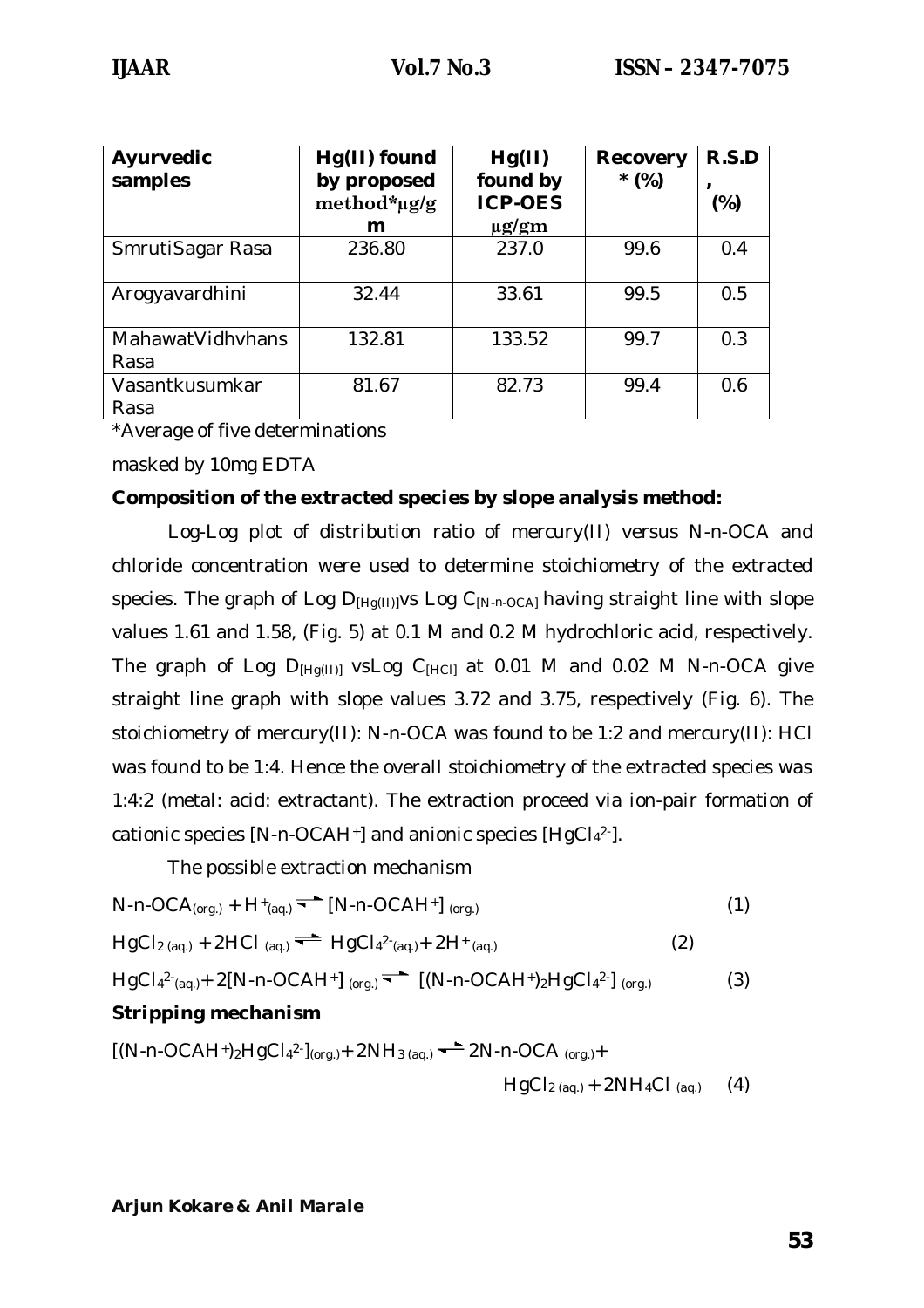

**Composition of the extracted species by slope analysis method Log** 

**D[Hg(II)]vs Log C[N-***n-***OCA] plot.**

Mercury(II) = 100  $\mu$ g; Solvent = Xylene; Equilibrium time = 3min; Hydrochloric acid = 0.4 M; Aqueous: organic volume ratio = 2.5:1; Strippant = 4 M NH<sub>3</sub> ( $3\times10$ ) mL)

# **Composition of the extracted species by slope analysis method Log D[Hg(II)] vs Log C[HCl] plot.**

 $Mercury(II) = 100 \mu g$ ; Solvent = Xylene; Equilibrium time = 3min; Hydrochloric acid = 0.4 M; Aqueous: organic volume ratio =  $2.5:1$ ; Strippant =  $4 M NH<sub>3</sub> (3×10)$ mL)

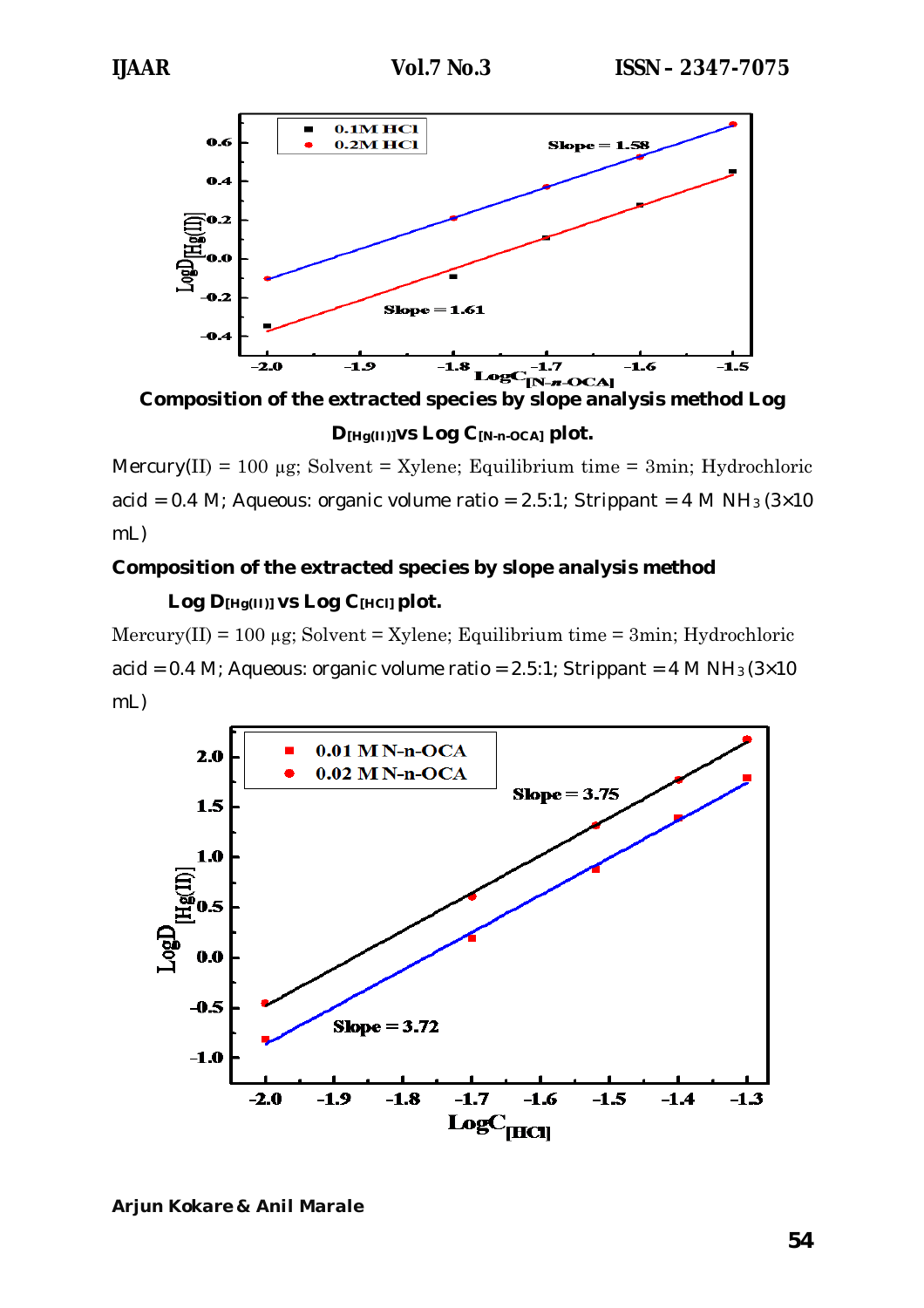#### **Extraction separation of thallium(III) from thallium(I):**

The extraction separation of thallium(III) using high molecular weight amine N*n-*octylcyclohexylamine (N-*n*-OCA) in xylene from aqueous hydrochloric acid solution at room temperature has been systematically investigated. The optimization of extraction conditions such as acid concentration, N-*n*-OCA concentration, equilibrium time, effect of solvent, strippant study, loading capacity of the N-*n*-OCA for thallium(III) ion have been presented. The extracted thallium(III) from organic phase was back stripped successfully by 7.0 M ammonia(3×10 mL). The stoichiometry of the extracted species was found to be 1:4:1 (metal: acid: extractant). The method was successfully applied to remove of thallium(III) from real samples such as diverse ions,associated metal ions, synthetic mixtures and sequential separation of thallium(III) from thallium(I) by using N-*n-*octylcyclohexylamine.

#### **Nature of the extracted species:**

The stoichiometry of extracted complex species was determined by plotting Log D vs Log C the conventional slope analysis method. The graph of Log D<sub>[TI(III)]</sub>vs Log C<sub>[N-*n*-OCA]</sub> at fixed concentration of hydrochloric acid at 0.1 and 0.2 M were found linear and having slope 1.16 and 1.25, respectively (Fig. 5). Which indicates that one mole of N-*n*-OCA reacts with thallium(III). The plot of Log D<sub>[T](III)]</sub>vs Log C<sub>[HC]]</sub> at fixed N-n-OCA (0.01 and 0.02 M) were linear and having slope 3.78 and 3.76, respectively. Which indicates that four mole of hydrochloric acid react thallium(III) to form TICl<sub>4</sub> species (Fig. 6). Hence the stoichiometry was found to be 1: 4: 1 (metal: acid: extractant).

The overall anion exchange reaction can be expressed as follow in presence of hydrochloric acid medium.

### **Extraction Mechanism:**

In the presence of hydrochloric acid the thallium nitrate changes to TICI<sub>4</sub> ion [65, 66].

$$
TI(NO_3)_{3(aq.)} + 4HCl_{(aq.)} \implies TICl_{4(aq.)} + 3HNO_{3(aq.)} + H^+(aq)
$$
 (1)

$$
N \cdot n \cdot OCA_{(org.)} + HCl_{(aq)} \stackrel{\longrightarrow}{\longrightarrow} [N \cdot n \cdot OCAH^+Cl^-(org.)
$$
 (2)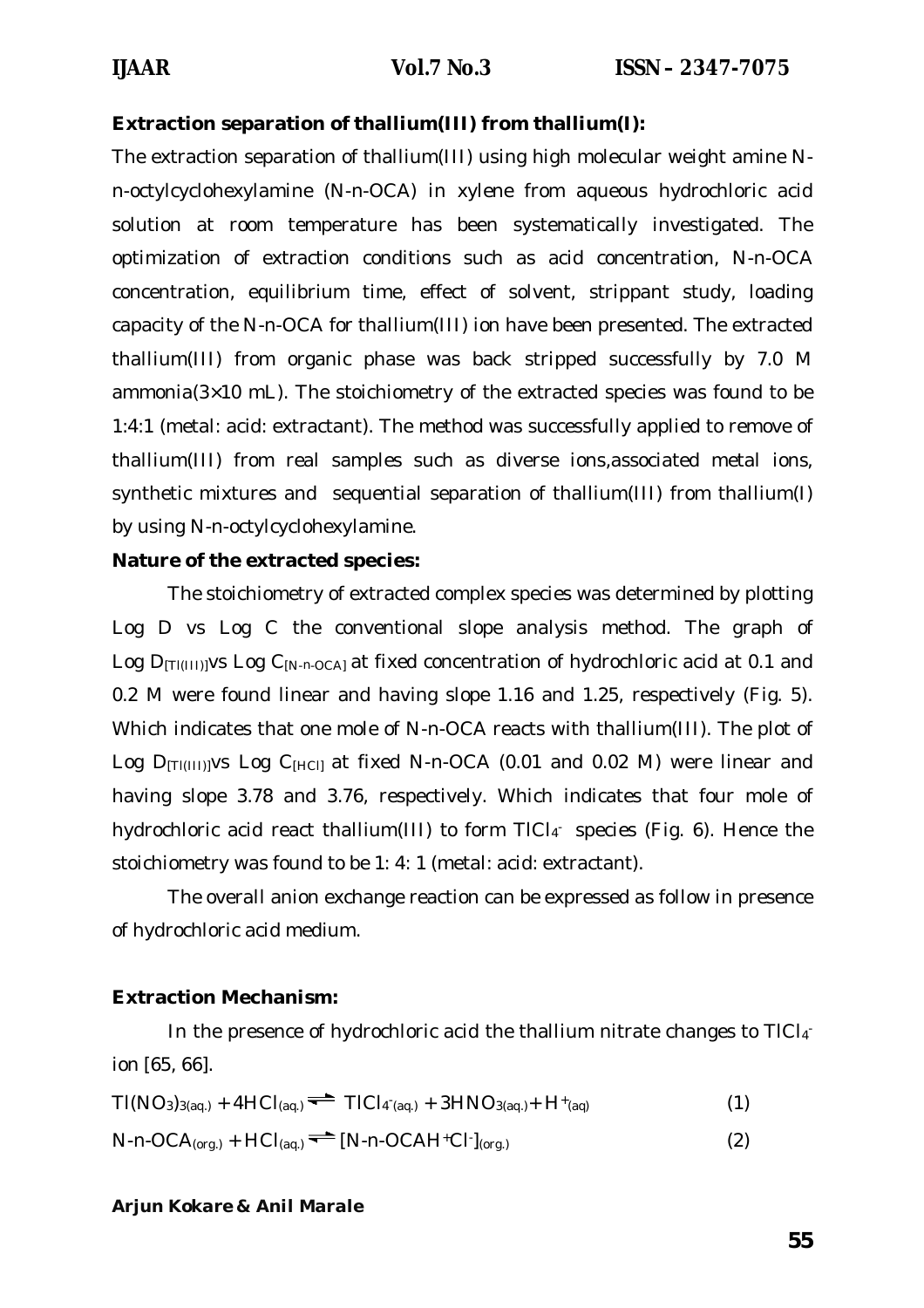**The anion exchange mechanism is,**

 $TICI_{4\text{ (aq.)}} + [N \cdot n \cdot OCAH^+Cl \cdot ]_{(\text{org.)}} \rightleftharpoons [N \cdot n \cdot OCAH^+ TICI_{4}]_{(\text{org.)}} + Cl \cdot_{(\text{aq.)}}$  (3)

### **Stripping with 7 M NH<sup>3</sup> solution (3×10 mL)**

 $[N-n-OCAH^+TICI_4]_{(org.)}$  +  $NH_{3(aq.)}$   $\rightarrow$  N-*n*-OCA<sub>(org.)</sub>+ TICl<sub>3(aq.)</sub>+  $NH_4Cl_{(aq.)}$  (4)



**Fig.5 Composition of the extracted species by slope analysis method Log D[Tl(III)]vs Log C[N-***n***-OCA]**

Thallium(III) = 100  $\mu$ g; Solvent = Xylene; Equilibrium time = 5 min; Hydrochloric acid = 0.1 & 0.2 M; Aqueous: organic volume ratio = 2.5:1; Strippant =  $7 M NH_3 (3 \times 10 mL)$ 

### **REFERENCES:**

- 1. C. F. Coleman, K. B. Brown, J. G. Moore, D. J. Crouse, Solvent extraction with alkylamine. Ind. Eng. Chem. 50 (1958) 1756 -1772.
- 2. F. L. Moore, Long-chain amines versatile acid extractants, Anal. Chem. 29 (11) (1957) 1660-1662.
- 3. J. Clark, D. D. Perrin, Prediction of the strengths of organic bases. Quart. Revs. (London), 18 (1964) 209 -268.
- 4. H. K. Hall, Correlation of the base strengths of amines. J. Amer. Chem. Soc. 79 (1957) 5441 - 5444.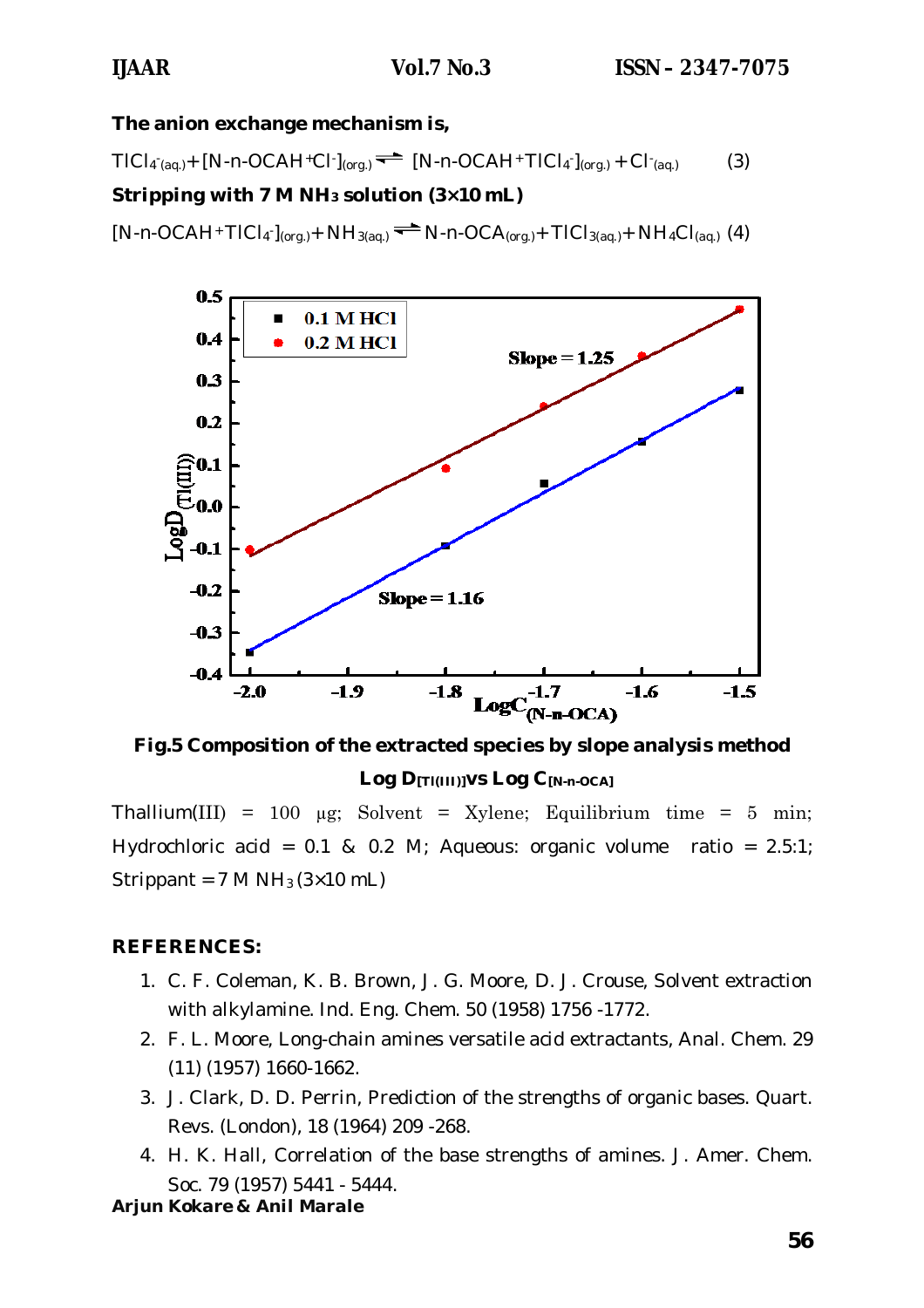- 5. C. W. Hoerr, H. J. Harwood, A. W. Ralston, Solubilities of high molecular weight normal aliphatic secondary amines. J. Org. Chem. 9 (1944) 201- 210.
- 6. J. D. Miller, M. B. Mooiman, A review of new developments in amine solvent extraction systems for hydrometallurgy, Sep. Sci. Tech. 19 (11-12) (1984-85) 895-909.
- 7. B. A. Moyer, F. V. Sloop, C. J. Fowler, Enhanced liquid-liquid anion exchange using macrocyclic anion receptors: effect of receptor structure on sulphate–nitrate exchange selectivity, Supramol. Chem. 22(11) (2010) 653- 671.
- 8. J. L. Moore, S. M. Taylor, V. A. Soloshonok, An efficient and operationally convenient general synthesis of tertiary amines by direct alkylation of secondary amines with alkyl halides in the presence of Huenig's base. Arkivoc. 6 (2005) 287 – 2
- 9. Agency for toxic substance and disease registry ATSDR, Toxicology profile for mercury, Public Health Service, Atlanta. (1999).
- 10.Q. Shah, T. G. Kazi, J.A. Baig, H. I. Afridi, G. A. Kandhro, M. B. Arain, N. F. Kolachi, S. K. Wadhwa, Total mercury determination in different tissues of broiler chicken by using cloud point extraction and cold vapor atomic absorption spectrometry, Food. Chem. Toxi. 48 (2010) 65-69.
- 11.R. M. Blanco, M. T. Villanueva, J. E. S. Uria, A. S. Medel, Soil and environmental analysis: modern instrumental techniques, Anal. Chim. Acta. 419 (2000) 137-145.
- 12.C. D. Klaassen, Casarette, Doull's, Toxicology, McGraw-Hill, New York, (2001) 834-860.
- 13.J. L Manzoori, M. H Sorouraddin, A. M. H Shabani, Determination of mercury by cold vapour atomic absorption spectrometry after preconcentration with dithizone immobilized on surfactant-coated alumina. J. Anal. Atom. Spectrom., 13 (1998) 305-308.
- 14.Agency for toxic substances and disease registry (ATSDR), Toxicological profile for mercury (U. S. Department of health and human services, Public health service, Atlanta, GA. (2004).
- 15.T. Francis, R. Meera, M. L. P. Reddy, Extraction and separation of mercury(II) from the brine sludge of chlor-alkali industry using thiosubstitutedorganophosphinic acids., A Proceeding of ISSE Bhubaneswar India. (2002) 169-178.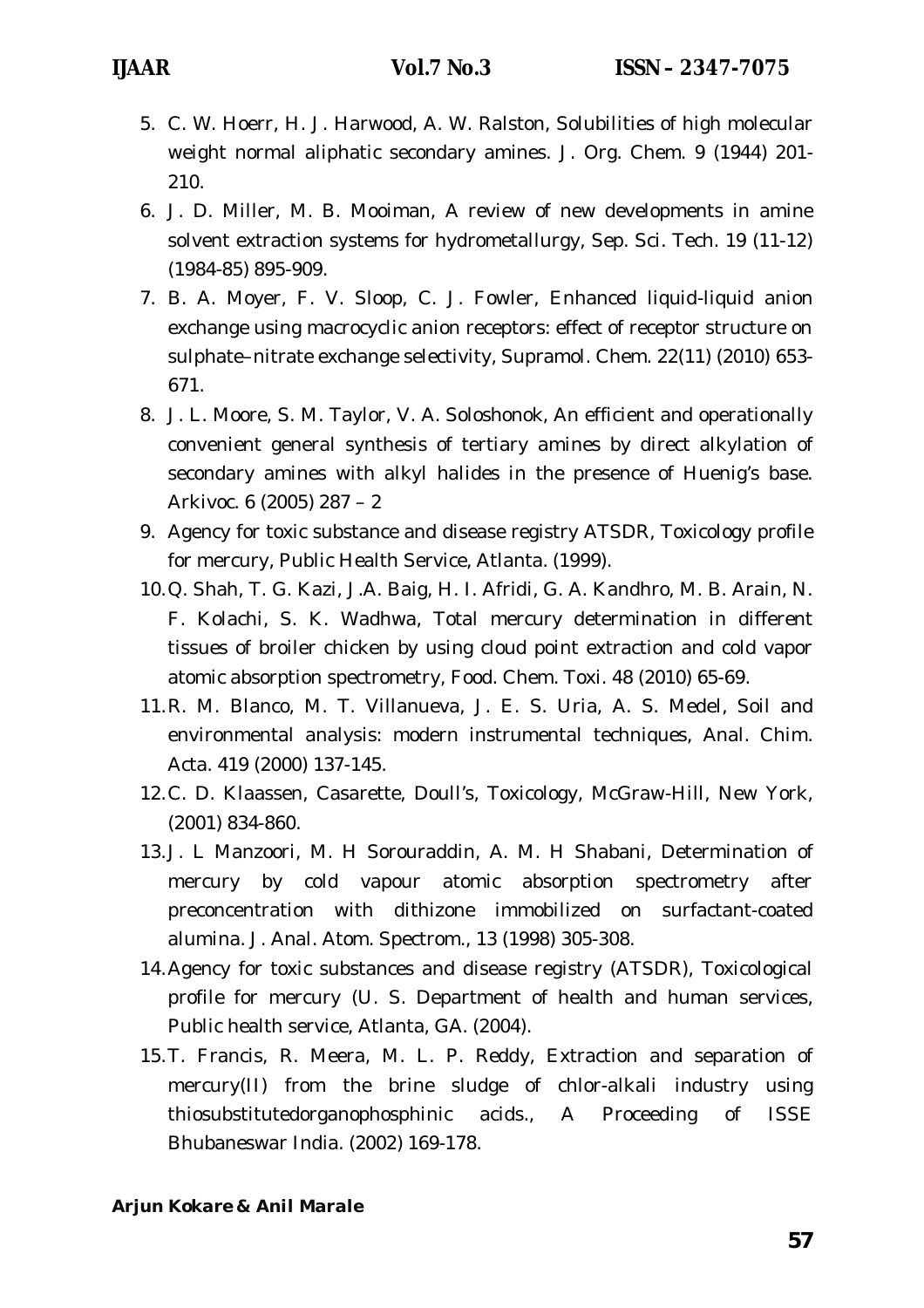- 16.H. Biester, C. Scholz, Determination of mercury binding forms in contaminated soils: mercury pyrolysis versus sequential extractions. Environ. Sci. Technol. 31 (1997) 233–239.
- 17.T Reis, S. M Rodrigues, C. Araújo, J. P Coelho, E. Pereira, A. C Duarte, Mercury contamination in the vicinity of a chlor-alkali plant and potential risks to local population. Sci. Total. Environ. 407 (8) (2009) 2689-2700.
- 18.D. M. Roundhill, Novel strategies for the removal toxic metals from soils and waters, J. Chem. Educ. 81 (2004) 275-282.
- 19.C. P. Mane, S. V. Mahamuni, A. P. Gaikwad, R. V. Shejwal, S. S. Kolekar, M. A. Anuse, Extraction and separation of mercury(II) from succinate media with high molecular weight amine as an extractant, J. Saudi Chem. Soci. 19 (2015) 46-53.
- 20.P. B. Patil, Solvent extraction separation of mercury(II) by n-octylaniline from hydrochloric acid medium, Ph.D.Thesis, ShivajiUnivrsity, Kolhapur, India. (1997) 183-210.
- 21.H. B. Sonmez, N. Bicak, Quaternization of poly(4-vinyl pyridine) beads with 2-chloroacetamide for selective mercury extraction, React. Functi. Poly. 51 (2002) 55-60.
- 22.F. F. de Mendonca, M. M. Borges, Liquid-liquid extraction of mercury(II) from hydrochloric acid solutions by Aliquat 336, Hydrometallurgy. 87 (3 - 4) (2007) 83-90.
- 23.G. Cote, H. Lizama, S. Esteban, D. Bauer, Extraction of mercury(II) complexes of various polyaminocarboxylic acids with a liquid anion exchanger. Application to the purification of electrolytic solutions of silver nitrate, J. Chem. Research Synopses. 5 (1992) 150-151.
- 24.M. R. Shivade, V. M. Shinde, Liquid anion exchange studies and separation of mercury, Anal. Lett. 14(A3) (1981) 155-161.
- 25.T. Sato, K. Sato, Y. Noguchi, Liquid-liquid extraction of mercury(II) from hydrochloric acid solutions by high molecular weight amines, Sol. Extr. Res. Develop. Jpn. 8 (2001) 26-36.
- 26.T. Sato, I. Ishikawa, K. Sato, Solvent extraction of mercury(II) from hydrochloric acid solutions., Process. Metallurgy. 7 (1992) 913-918.
- 27.N. Bicak, S. Sungur, M. Gazi, N. Tan, Selective liquid-liquid extraction of mercuric ions by N-octyl methane sulfonamide, Sep. Sci. Technol. 38 (1) (2003) 201-217.
- 28.M. Saber-Tehrani, M. H. Givianrad, H. Hashemi-Moghaddam, Determination of total and methyl mercury in human permanent healthy